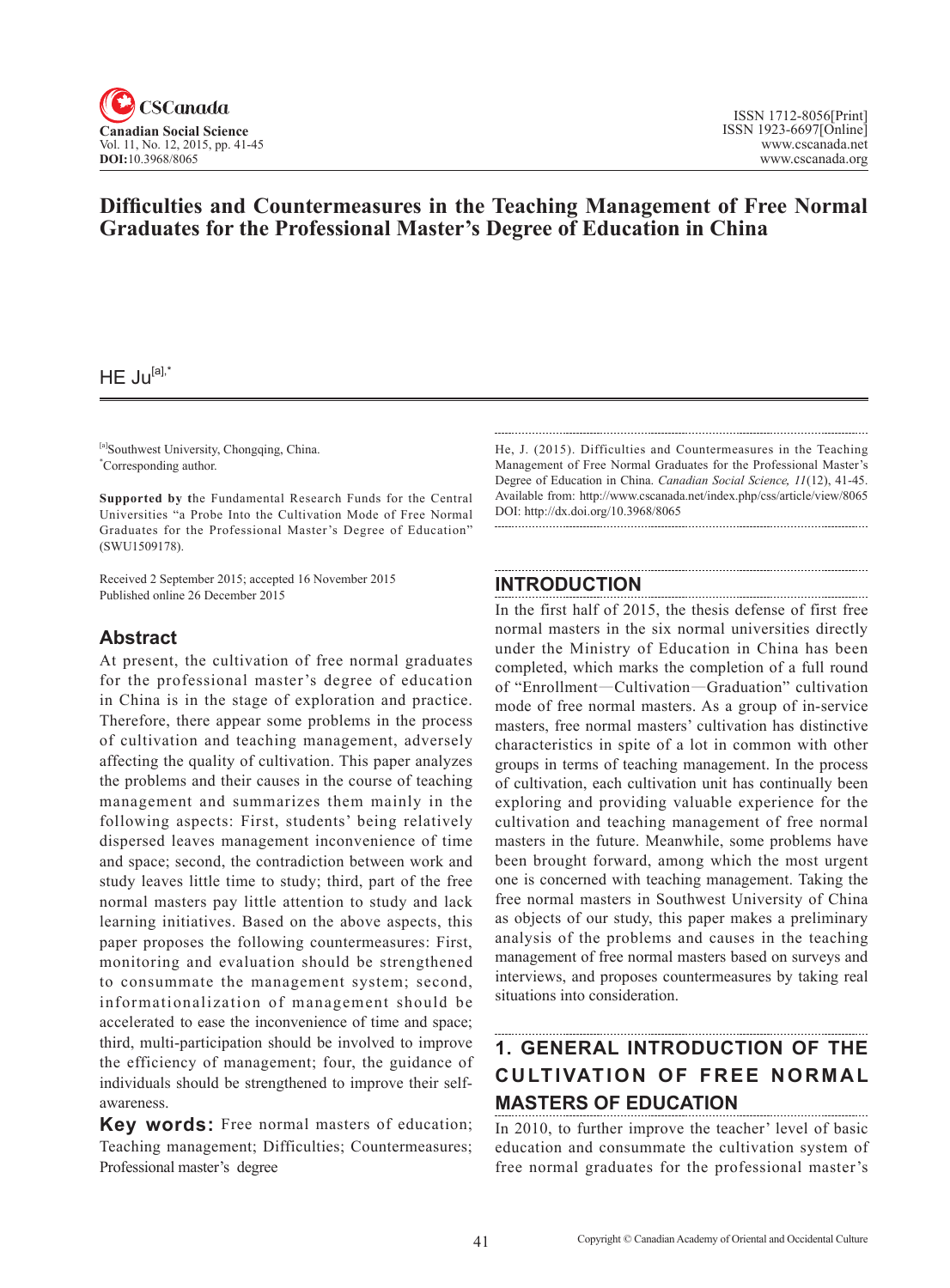degree of education, the *Ministry of Education in China promulgated Implementation Measures for Free Normal Graduates to Apply for the Professional Master's Degree of Education in the Six Normal Universities Directly under the Ministry of Education in China (Provisional)*  (Teacher [2010] No.3). It set the provisions that from the year 2012 on, Beijing Normal University, East China Normal University, Northeast Normal University, Central China Normal University, Shaanxi Normal University and Southwest University will enroll graduates from the six normal universities who have been teaching in primary and secondary schools as master students of education to support normal graduates' continuing education and professional development based on teaching practice. Free normal graduates can apply for the professional master's degree of education without taking an entrance examination on the condition that they have been teaching in primary and secondary schools for one year. Applicants should first pass the assessment test organized by the schools they work in and then can be enrolled by universities according to their assessment results, undergraduate academic records and comprehensive performance. If they get full course credits, complete the compulsory courses and pass the dissertation defense, they will receive graduation certificates and diplomas of professional masters of education (The Ministry of Education in China, 2010).

Like other in-service master students, free normal masters study as students while working as teachers. Courses are mainly conducted through network distance education and intensive class teaching in spring and summer vacations. The difference lies in the fact that the latter employs a new system of cultivation mode worked out together by the six normal universities, local government, local normal universities and primary and secondary schools. In addition, the system of "double supervisors" supported by the six normal universities and primary and secondary schools is exploited to cultivate free normal masters. The cultivation of free normal graduates for the professional master's degree of education reflects the strategic thinking in promoting reform and development of teacher education in China and is an important act which "further attaches importance to education and teachers, making education the most respected career in the whole society", and "encourages more outstanding young teachers to be lifelong educators" (The Ministry of Education in China, 2010). This unique degree is designed to enable free normal graduates to get advanced pedagogy, a good sense of vocational morality and innovation, a solid foundation of professional knowledge, a strong ability to reflect teaching practice through high-level professional training, which can lay a solid foundation for the future growth of outstanding teachers and educators. Until August  $31<sup>st</sup>$  in 2015, the six normal universities directly under the Ministry of Education in China have enrolled 39,225 free normal master students of education, among whom 2,986 students have successfully graduated with a professional master's degree of education. Detailed data can be found in the table below:

| The Enrollment and Graduation of Free Normal Graduates for the Professional Master's Degree of Education |  |  |  |  |
|----------------------------------------------------------------------------------------------------------|--|--|--|--|
| (unit: Person)                                                                                           |  |  |  |  |

| University<br><b>Number</b> | <b>Beijing</b> | <b>East China</b> | <b>Northeast</b><br>Normal University Normal University Normal University Normal University Normal University University | <b>Central China</b> | <b>Shaanxi</b> | <b>Southwest</b> |
|-----------------------------|----------------|-------------------|--------------------------------------------------------------------------------------------------------------------------|----------------------|----------------|------------------|
| Enrollment number           | 2380           | 3933              | 5504                                                                                                                     | 7542                 | 9703           | 10163            |
| Graduation number           | 264            | 444               | 664                                                                                                                      | 551                  | 402            | 661              |

*Note.* The data were collected by August, 31<sup>st</sup>, 2015.

**Table 1**

# **2. DIFFICULTIES IN THE TEACHING MANAGEMENT PROCESS**

#### **2.1 The Inconvenience of Time and Space in Teaching Management**

Free normal masters differ greatly from full-time masters in the learning and cultivation mode. The former only spend the first summer vacation at school, leaving little time for teaching secretaries to communicate with them face to face, which brings great challenges to teaching management. Generally, six universities have to attend to the cultivation of full-time postgraduate students and professional masters. Therefore, cultivation units do not put professional staffs in charge of free normal masters but assign part-time teaching secretaries. Besides, the management of course' submission and thesis proposals cannot be carried out as smoothly as that of full-time masters. Teaching secretaries suffer heavily from these tasks and responsibilities.

Since free normal masters only spend one summer vacation at school, it is impossible for teaching secretaries to organize a group of highly efficient and executive student cadres, such as postgraduate student unions, student party branches and other student organizations. Thus, teaching secretaries can hardly set up a convenient and efficient information network of "teaching secretaries – postgraduate student cadres-monitors—dormitory leaders—students" to achieve autonomous management of students, resulting in the problem that information cannot be conveyed efficiently for notices cannot be sent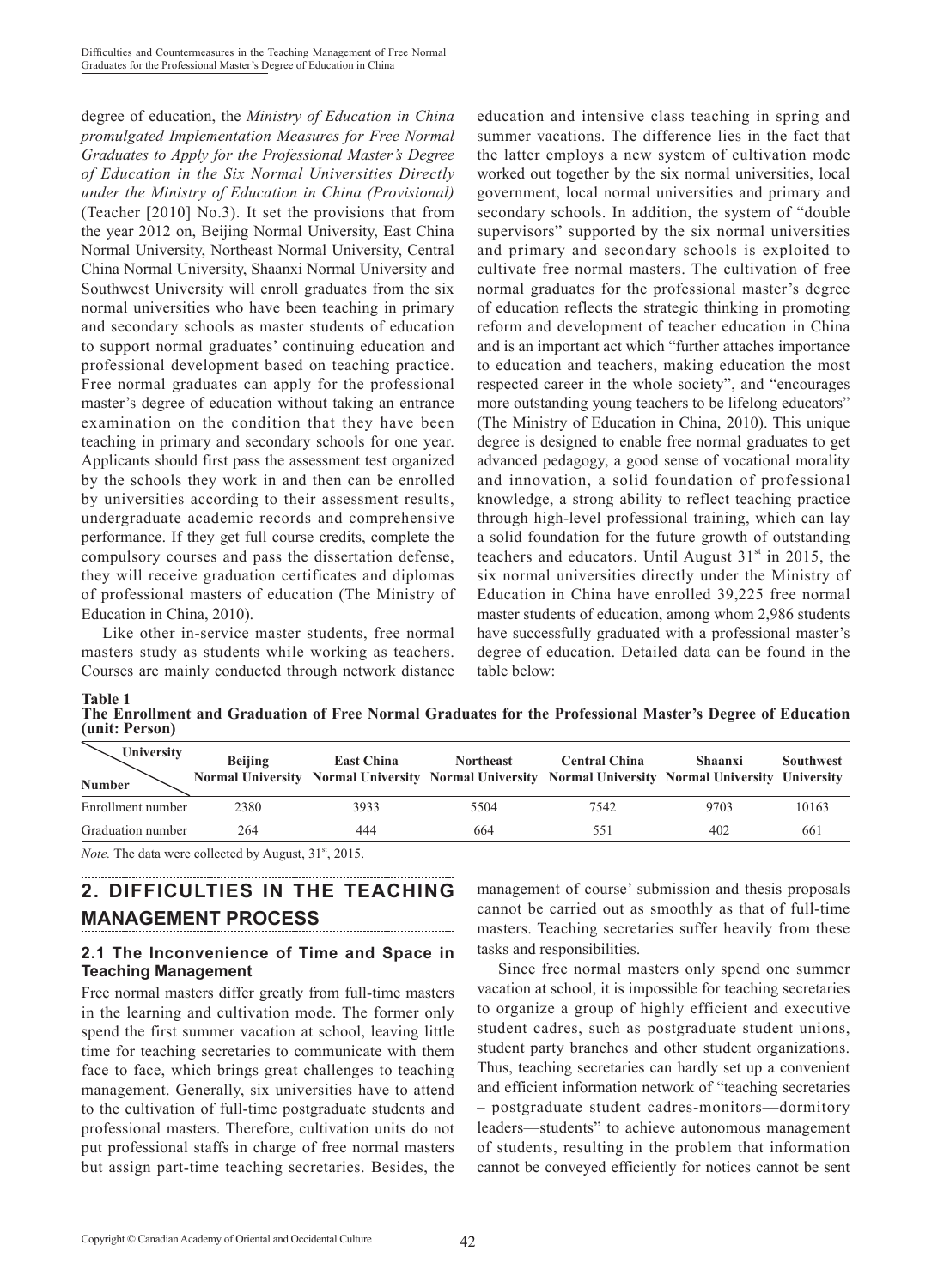in time to inform every single student and the amount and reliability of information vary. In addition, there are too many students in Tencent QQ group and other online communication softwares and they often talk too much and spread unreal messages, causing unnecessary troubles. Even in places where some free normal masters work, network is underdeveloped and emergent notifications will be missed or delayed.

Besides, free normal masters do not live in the student dormitories like full-time masters, that is, they cannot form a united group. Once receiving important notices, one will not be able to share them with other students immediately. Free normal masters scatter all over the country, so they are unable to get to know each other' learning process. Lacking external stimulation and competitive forces, some of them form bad learning habits and bring troubles to teach management.

#### **2.2 The Contradiction Between Work and Study**

Free normal masters have the other identity as primary and secondary school teachers and they are quite busy with daily work. Most of them are head teachers and lesson planning leaders, namely the nucleus staffs in their schools. In addition to classroom teaching, they also have to take part in collective lesson planning, class management, and trade union activities. In China, most middle schools have set morning and evening self-study lessons which require teachers to be present. As a result, many middle school teachers work more than 10 hours a day with some of them working even more than 13 hours, so their study time is very limited after work.

As a matter of fact, girls constitute the majority of the free normal masters. During the period of studying for a professional master's degree of education, most of them are fitted for marriage and giving birth to children. In their eyes, weddings and giving birth to children are more important that study. After getting married and giving birth to children, their families, work and study contradict more obvious when facing heavy teaching tasks and all kinds of household chores. Therefore, some students make a hurry to finish their thesis writing before the submission deadline, making the quality of theses unsatisfying. And an interesting phenomenon appeared in the thesis defense of free normal masters in College of International Studies in Southwest University in the spring in 2015 that a lot of free normal masters carry babies or bear babies accompanied by their family members to attend their thesis defense.

## **2.3 The Lack of Learning Initiatives**

As the state's requirements of the level of basic education teachers are becoming increasingly demanding, basic education teaching staffs are aware of the importance and urgency of improving their professional level through high-level study. However, there are still some students whose learning objectives are not clear and learning motivations are not enough, so they lack enthusiasm and autonomy. The vast majority of free normal masters are frontline teachers in primary and secondary schools, so they have to make detailed arrangements for their students who lack autonomy enthusiasm and autonomy in the long-term teaching practice. They have been used to this kind of environment for such a long time that they unconsciously form the thinking mode of "waiting, relying, asking", that is "waiting for notifications from training units, relying on the guidance of supervisors and asking for help. However, this kind of thinking mode is most forbidden in the cultivation of postgraduate students. Such differences could directly lead to the failure in the cultivation of free normal masters. Due to the absence of them at school, free normal masters have little communication with fellow students supervised by the same supervisor. They just waited passively for notifications from teaching secretaries and supervisors, which makes it easy for them to be lazy and only wait for the diplomas without hard work.

The enrollment of free normal masters is much easier than full-time masters for the latter must pass the entrance examinations with most of them spending days and nights on preparation. Without competitions and restricted policies, free normal masters only need to complete a simple online registration with submission of applications, summaries of teaching practice and other related materials within the specified time, then they can receive admission notices from universities. In addition, free normal masters will return to the schools they worked in after graduation. They will not suffer from unemployment pressure compared to other types of masters, therefore, whether they do well in their study does not matter to them. In addition, the cultivation of free normal masters is flexible which can last three to five years. If anything special happens to students, they can also apply to retain their status as a student, delay admission or suspend schooling. That is to say, the policies of admission, suspension and employment of free normal masters are undemanding. In such a relaxed environment, some bad phenomena appear, such as suspending schooling, not submitting course papers on time, not selecting courses in the system, not completing online learning, and so on. Moreover, there are no mechanisms of scholarships, titles of honor, chances of practice, and graduation appraisals for free normal masters to compete for. The only opportunity of competition is the selection of excellent graduation theses, which is often neglected due to the limitation of quota and lack of actual benefits. It is said that part of schools and education bureaus implements policy of reimbursing full or partial tuition fees. Judging from the above facts, free normal masters attach little importance to their graduation as postgraduate students since they can easily get enrolled with tuition fees paid and without fierce competition between fellow students.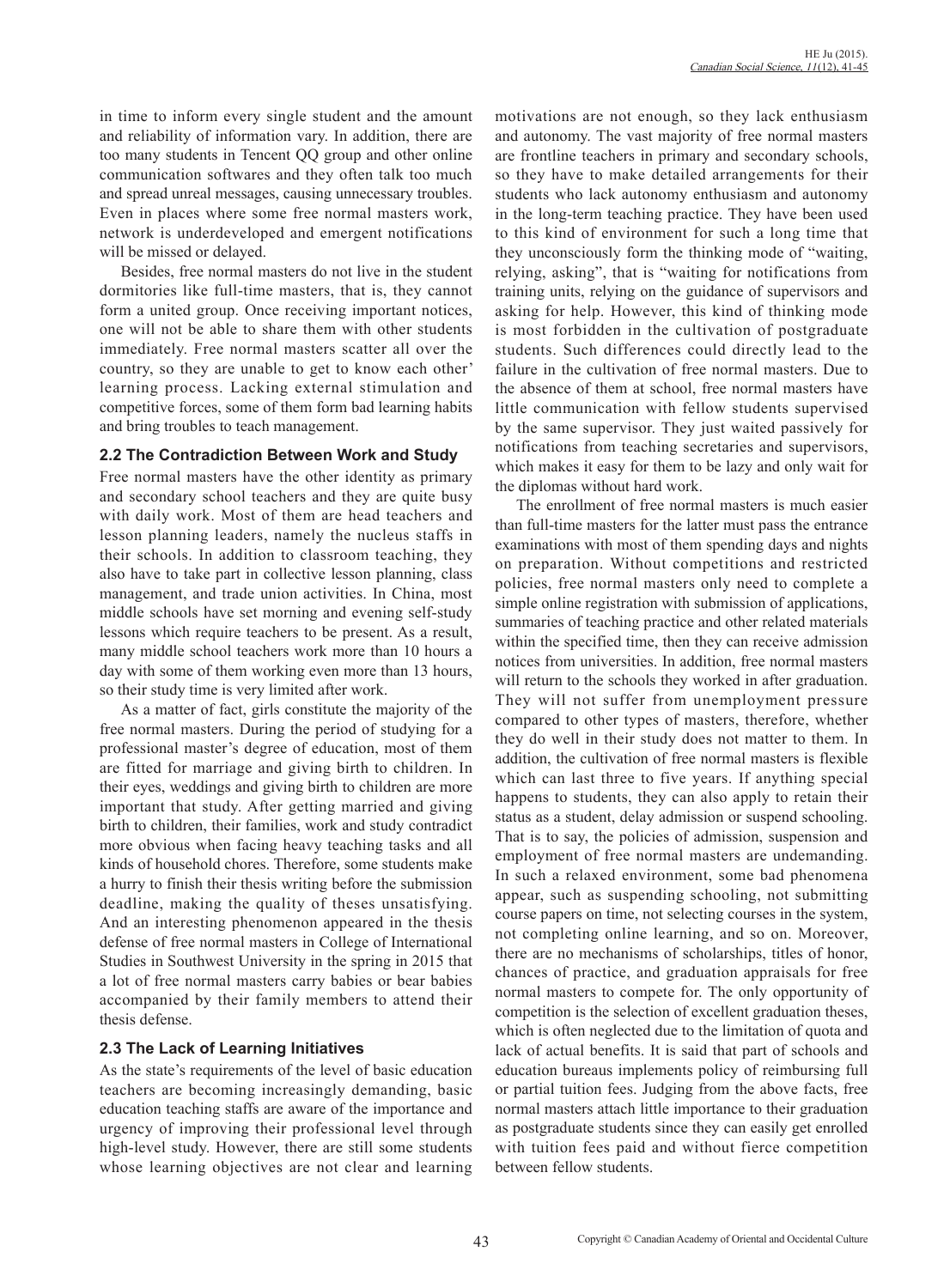## **3 . C O U N T E R M E A S U R E S O F IMPROVING EFFICIENCY OF TEACHING MANAGEMENT**

Concerned with a series of problems occurring in the teaching management in the cultivation of free normal masters, and through many investigation this paper has proposed that the efficiency of managing free normal masters can be improved from the following aspects:

## **3.1 Strengthening Monitoring and Evaluation**

According to process management theory, a complete set of efficient management mechanism and authoritative management system should be set based on stated goals of organizational development to ensure that the organization can determinedly carry out regulations and systems of organizational management, so that the efficiency of the organization can be maximized as long as everyone can collaborate with each other collectively (Qin, 2002). Namely, a complete set of regulations and systems are the foremost factor in the process management. Free normal masters are valuable education talents of the country, so the cultivation units should formulate and implement strict management regulations and systems to guarantee the cultivation quality and play the important role of assessment, guidance, correction and encouragement in the whole process of management. On the one hand, the establishment of strict management regulations and systems to monitor each cultivation link can provide rules for the arrangement and process of teaching management to abide by; on the other hand, it can also play a role in supervising and encouraging teaching secretaries.

Strict regulations and schedules as well as the supervision and evaluation standards can set specifications and constraints for students. Take the submission of course papers as an example, schools should make strict rules and regulations and schedules and inform them in advance. Once their course papers are not qualified or are not submitted in time, they shall receive disciplinary punishments. As to those who don't submit course papers in time, teaching secretaries will strictly close all the submission channels without giving a second chance, which can prevent the students from delaying and urge them to pressure them.

## **3.2 Accelerating the Informationalization of Teaching Management**

The informationalization of education management should act as the technical support in the process of managing free normal masters. The informationalization of education is a systemic project, which means in all aspects of education and management, by means of modern information technology, the modernization of education should be accelerated by taking in-depth development and extensive use of information resources

as the focus and the cultivation of innovative talents to adapt to the information society as the purpose (Li, 2004). As to the long-time absence of free normal masters and the inconvenience of time and space in teaching management, the cultivation units should make full use of modern information technology, especially the new media technology to improve the efficiency of the management of free normal masters by combining the actual situation of free normal masters. Each training unit should accelerate the informationalization of management to achieve a whole process of electronic management "enrollment - registration - teaching plans' formulation- students' data input—intensive class learning-online learning- supervisors allocation—course papers' submission-thesis proposals-graduation theses' submission-thesis defense' application" through the establishment of specialized "management information system for free normal masters". As an important management platform, the management information system in college of international studies in Southwest University has been put into use, including student status management, electronic records management, and cultivation process management, aiming to allow students to receive timely notifications and download remote profiles, which can guarantee ordering and normalized teaching management.

In addition, the cultivation units should make full use of new media to build a platform for all kinds of network communication, notifications, and information distribution. Tencent QQ groups, WeChat groups, instant messages, and WeChat public platform make it convenient for teaching secretaries to release the latest notifications, contact free normal masters and share files in shared nework regions. As the expansion of internet into modern people's life, it will greatly reduce the pressure of teaching management by means of the convenient and fast network communication tools.

## **3.3 Improving the Efficiency of Management**

Free normal masters are such a newborn, huge and special group that they need specialized staffs in charge of the teaching management. Considering that part-time management staffs are too busy with the management of full-time masters to deal with free normal masters, arrangement of specialized teaching secretaries can ensure strict management of free normal masters in all aspects, including monitoring each link in the cultivation process to realize timely notifications and reflections and implementing effective management so as to promote the cultivation quality of free normal masters.

As was mentioned, the system "double supervisors" should be made full use of to improve the efficiency of teaching management. Supervisors mainly consist of intramural supervisors who are devoted to the academic researches of education and extramural supervisors who have rich teaching experience as middle school master